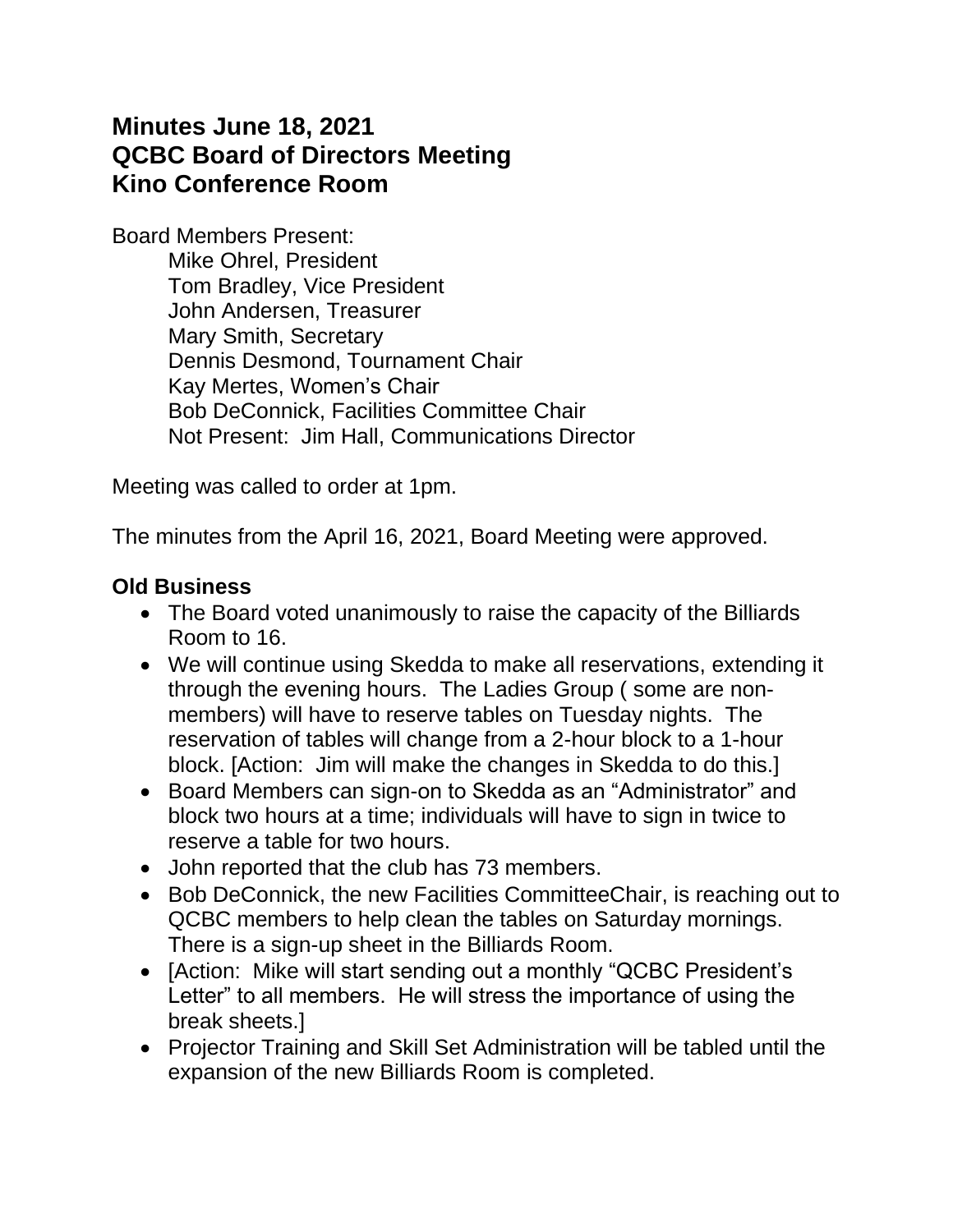- [Action: Mary will place the QCBC informational binder in the cabinet. She will make a card to put on the bulletin board to direct members there.]
- Mary reported that membership forms are in the Kiosk in the Clubhouse; the new brochures will also be placed there. [Action: John will print out 20 of the colored brochures to place in the Kiosk.]
- [Action: Tom Bradley will be sending out to members a list of items to order from Queensboro, e.g., shirts, hats, & mugs.] Dennis encouraged all of us to wear our QCBC polo shirts, at least once a week, in the Billiards Room and out in public.
- Kay reported that Ladies Pool on Thursday afternoons is going well. She gives "one tip" on how to improve one's game each week. [Action: Mike will visit the Ladies that play pool on Tuesday nights.]

## **New Business**

- Mike reported that the nine low chairs for the Billiards Room will arrive the end of June.
- The Men's Monday-Wednesday-Friday morning is underway for club members.
- Mike informed us that the Robson Architects and Construction managers took measurements for the expansion of the Billiards Room this morning (June 18). The expansion of the room has been approved and is moving forward. They will receive the permit in four weeks with a permit to break ground within two weeks. On schedule to begin the expansion on August 1, 2021. Robson will decide where the 8-foot tables will go in the interim.
- The Board members all liked the idea of QCBC "Business Cards" to pass out. [Action: Mike will design the card (front and back) with input and approval from the Board members.] The Board voted and passed unanimously to have 500 cards printed for \$15.00.

## **Open Business**

• Dennis reported that the club's Travelling Team (8 members) will have an 8-ball tournament with SaddleBrooke One this Saturday, June 19. It will be the first tournament since COVID 19 shut tournaments down last year. [Action: Dennis will get a photo of the Travelling Team at SaddleBrooke One and write an article for the